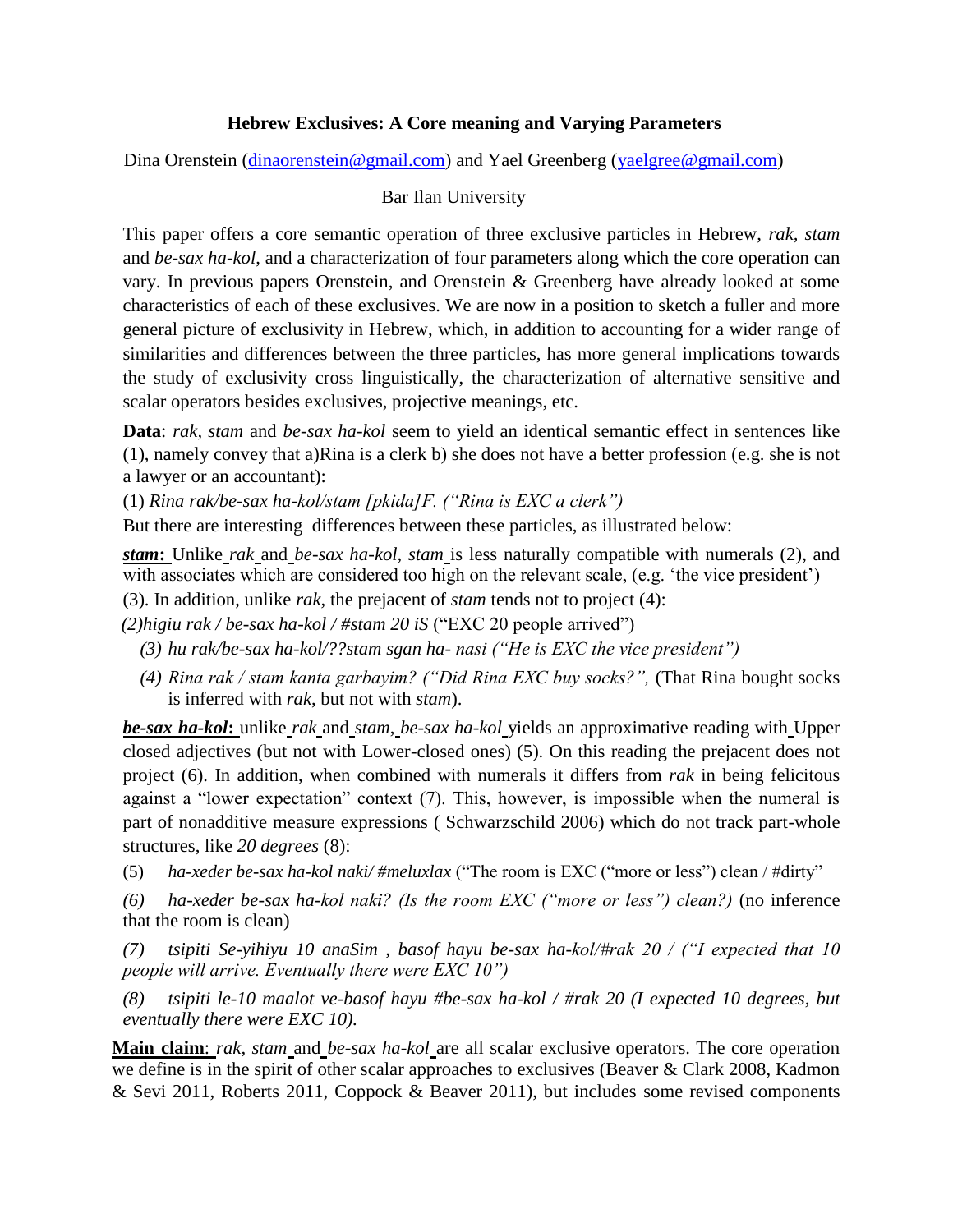(motivated in detail in Orenstein & Greenberg 2013). It includes two "not at issue" components (a) the prejacent is weaker than all contextually salient potential alternatives (i.e. those true in some accessible world, subsuming 'expected' alternatives). (b) the prejacent is true in  $w_0$ , and one 'at issue' ('asserted') component: (c) the prejacent is the strongest true alternative in  $w_0$ . We derive the differences between the three particles from the different specification of four parameters, summarized in the following table:

| <b>Particle</b>  | <b>Type of scale</b>  | the<br>on<br>р<br>scale | Position of Origin of alternatives | <b>Evidential</b><br>summing up<br>components |
|------------------|-----------------------|-------------------------|------------------------------------|-----------------------------------------------|
| rak              | entailment/evaluative | neutral                 | contextual                         | N <sub>0</sub>                                |
| stam             | evaluative            | low                     | contextual                         | N <sub>o</sub>                                |
| $be$ -sax ha-kol | entailment/evaluative | neutral                 | contextual/internal                | Yes                                           |

**Accounting for the data:** *stam* is incompatible with entailment based scales, e.g. those naturally triggered by numerals (2) and is infelicitous with "vice president" (3), which is perceived as located high on a salient scale of professions, since p must be "low". Unlike *rak* its prejacent tends not to project since, unlike what happens in entailment-based scales, where negating or questioning the assertion can never conflict with the prejacent, allowing the latter to project, with evaluative scales such conflicts are possible and even common. E.g. questioning the assertion of (4) with *rak* amounts to raising the possibility that Rina bought other things in addition to socks, thus entailing she bought socks. In contrast, with *stam* this amounts to raising the possibility that Rina bought something more important / expensive than socks (instead of socks) thus leading to the conclusion that she did not buy socks.

As for *be-sax ha-kol*, one parameter that distinguishes it from the other exclusives is its ability to operate on scales of "internally provided" alternatives, and not only on contextually provided ones (cf. Chierhcia"s 2010 between "scalar" and "subdomain" alternatives). Thus, for example, with (5), the alternatives that *be-sax ha-kol* operates on are different interpretational versions of the prejacent itself, namely of  $\exists d \ d \geq$  *stand (clean)*  $\land$  *clean (the room)* (*d*) (following, e.g. Kennedy & McNally (2005))*,* where *stand (clean)* is given different values. Since the scale for *clean* is U(pper)-closed, the salient standard is the maximal end point in a cleanness scale. What is presupposed, then, that 'the room is maximally clean', which is true in some accessible world, is stronger than p. In addition, p (now re-interpreted as "the room has a cleanness") degree lower than maximal") is taken to be true in  $w<sub>0</sub>$ , and the assertion is that any stronger alternative than p is false in  $w_0$ . Following McNally (2011), Sassoon & Toledo (2011)) proposals that the standard with U-closed adjectives can be lower than the salient maximal endpoint, we get the 'approximative' reading of (5), where the degree of cleanness of the room is lower than the maximal, but high enough to be considered "clean".

The prejacent does not project here since both the 'at issue' and the 'not at issue' levels interact in influencing its (re-)interpretation, and thus cannot be properly distinguished wrt the target of the question operator. This reading is blocked with *dirty* since its salient standard is minimal, and hence cannot be lowered. In addition, unlike (7) with *rak*, which is infelicitous since the contextual alternative is weaker than p (thus leading to a ps. failure), *be-sax ha-kol*  can ignore this contextual alternative, and relate only to "internally provided" alternatives. In